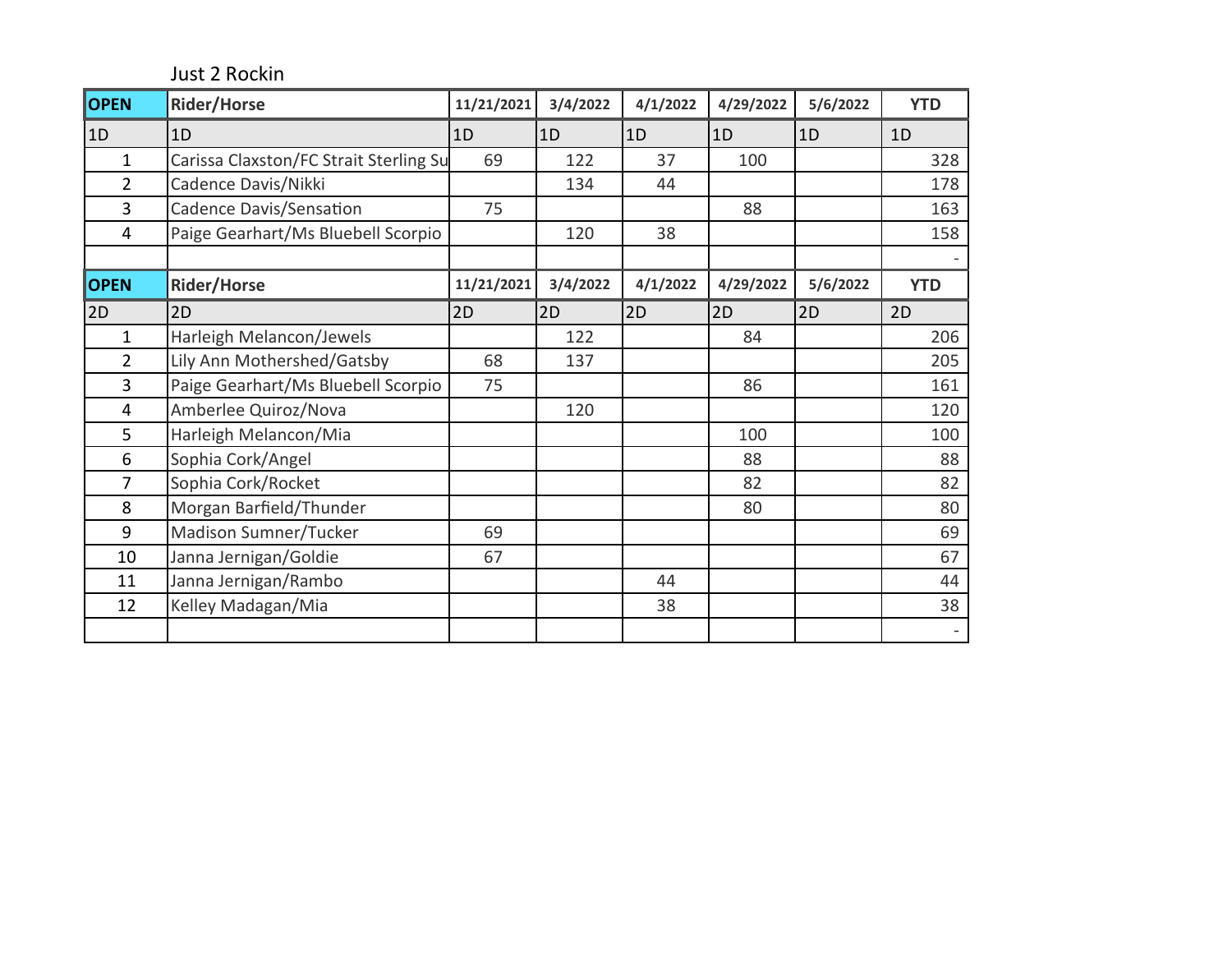| <b>OPEN</b>             | <b>Rider/Horse</b>               | 11/21/2021 | 3/4/2022 | 4/1/2022 | 4/29/2022 | 5/6/2022 | <b>YTD</b> |
|-------------------------|----------------------------------|------------|----------|----------|-----------|----------|------------|
| 3D                      | 3D                               | 3D         | 3D       | 3D       | 3D        | 3D       | 3D         |
| $\mathbf{1}$            | Shelly Flynt/Jr                  |            | 114      | 36       | 100       |          | 250        |
| $\overline{2}$          | Lisa Nyhuis/Hotrod               | 67         | 122      | 37       |           |          | 226        |
| $\overline{\mathbf{3}}$ | Camryn Jones/Jaycee              | 75         | 116      |          |           |          | 191        |
| $\overline{4}$          | Kelley Madagan/Mia               |            | 112      |          | 74        |          | 186        |
| 5                       | Harleigh Melancon/Mia            | 63         | 118      |          |           |          | 181        |
| 6                       | Janna Jernigan/Rambo             | 64         | 108      |          |           |          | 172        |
| $\overline{7}$          | Camryn Jones/Bud                 |            | 104      | 34       |           |          | 138        |
| 8                       | Camryn Jones/Foxy                |            | 137      |          |           |          | 137        |
| 9                       | Sophia Cork/Rocket               |            | 120      |          |           |          | 120        |
| 10                      | Grace Fisher/Tonto               |            | 110      |          |           |          | 110        |
| 11                      | Morgan Barfield/Thunder          | 69         |          | 38       |           |          | 107        |
| 12                      | <b>Taylor Steinberg/Britches</b> |            | 106      |          |           |          | 106        |
| 13                      | Amberlee Quiroz/Mary             | 66         |          | 35       |           |          | 101        |
| 14                      | <b>Madison Sumner/Fancy</b>      |            |          |          | 88        |          | 88         |
| 15                      | Tiffany West/CTR Playguns Sugar  |            |          |          | 86        |          | 86         |
| 16                      | Shelly Flynt/Buck                |            |          |          | 84        |          | 84         |
| 17                      | Caylee Luckey/Jenna              |            |          |          | 82        |          | 82         |
| 18                      | Kinsley Whitmer/Diamond          |            |          |          | 80        |          | 80         |
| 19                      | Hannah Fulghum/BJ                |            |          |          | 78        |          | 78         |
| 20                      | Paisley Glass/Sam                |            |          |          | 76        |          | 76         |
| 21                      | Cadence Davis/Nikki              | 68         |          |          |           |          | 68         |
| 22                      | Harleigh Melancon/Jewels         | 65         |          |          |           |          | 65         |
| 23                      | Kali Wentzell/Faith              | 62         |          |          |           |          | 62         |
| 24                      | Meagan Smith/LS She's a Roller   |            |          | 44       |           |          | 44         |
|                         |                                  |            |          |          |           |          | $\sim$     |